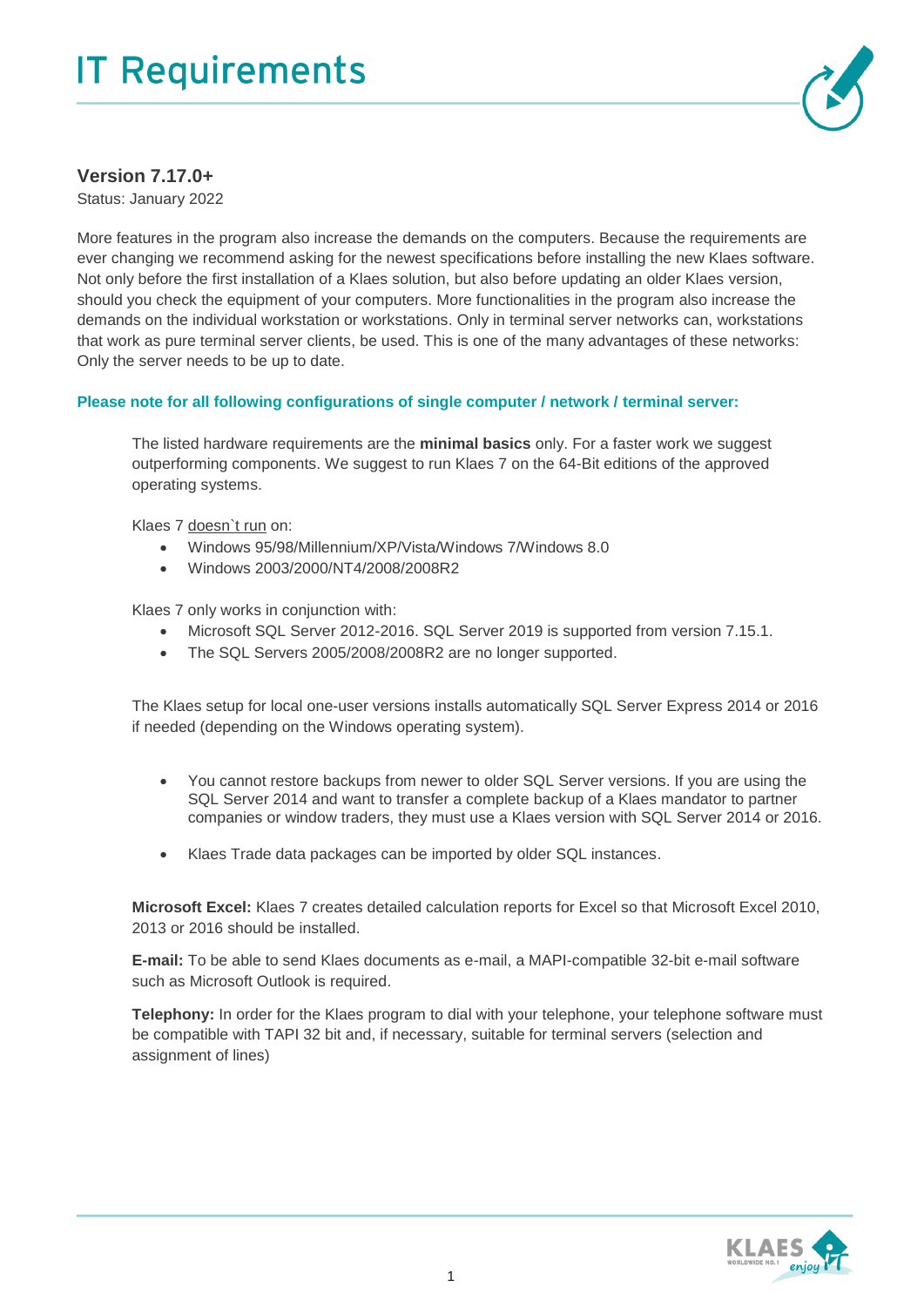

## **Single Computer:**

At least a Core i3 CPU with 2.4 GHz, 4 GB RAM, 10 GB free on the hard disk and at least 6 GB free on the system partition (where Windows is located). DVD drive required!

**Operating system**<sup>1</sup> **:** Windows 8.1, Windows 10, Windows 11

## **Network:**

 $\overline{a}$ 

In addition to the hardware (file servers, workstations, network cards and networking), the configuration of the operating system plays also an important role.

**Network topology:** We recommend Fast- or better Gigabit Ethernet for the network topology. The network installation should be made from a specialist to guarantee a stable, secure and efficient IT infrastructure.

**Database:** In a network environment, the SQL Server software "Microsoft SQL Server Standard Edition 2012/2014 or 2016" (2019 from 7.15.1) must be installed and purchased separately. If the "SQL Server Standard Edition" is not installed on your system, you can buy SQL Server 2016 from us in two versions (runtime and full version) at very reasonable prices. If you already use a Microsoft SQL Server 2012/2014/2016 with sufficient licenses, you can use it. However, you must install an additional instance of it called "KLAES" according to our documentation.

**File Server:** For the SQL server alone, 4 GB RAM is useful, so the server should have at least 8 GB RAM. At least Intel XEON with 2 physical cores or comparable, 30 GB free disk space. Please note that the processor cores should be clocked as high as possible (> 3.0 GHz) and the mass memory also delivers the data quickly. Here preferably SAS hard disks with 10000 rpm or SSD memory. Supported operating systems: Windows 2012, Windows 2012 R2, Windows 2016, Windows 2019 (exception: file system ReFS is not supported), Windows 2022, DVD drive required.

**Terminal Server:** Basically, the same requirements as described for the file server, but it's important to have enough RAM depending on the number of clients: Number of clients x 2 GB + 4 GB for the server + 4 GB for the SQL-Server.

*For instance, a calculation for 4 Terminal Server clients: 4 x 2 GB + 4 GB + 4 GB = 16 GB RAM recommended. To use this large memory a 64-Bit operating system is required.*

Operating system: Windows 2012, Windows 2012 R2, Windows 2016, Windows 2019 (but the file system ReFS is not supported), Windows 2022

**Network-Clients:** At least a Core i3 CPU with 2.4 GHz, 2 GB RAM (better 4GB RAM), 3 GB free space on the hard disk drive.

Operating system: Windows 8.1, Windows 10, Windows 11

If you work on a Terminal Server, you can use older operating systems also for the Terminal Clients.



<sup>&</sup>lt;sup>1</sup> with 32-bit variants of these operating systems only SQL Server 2014 can be installed.